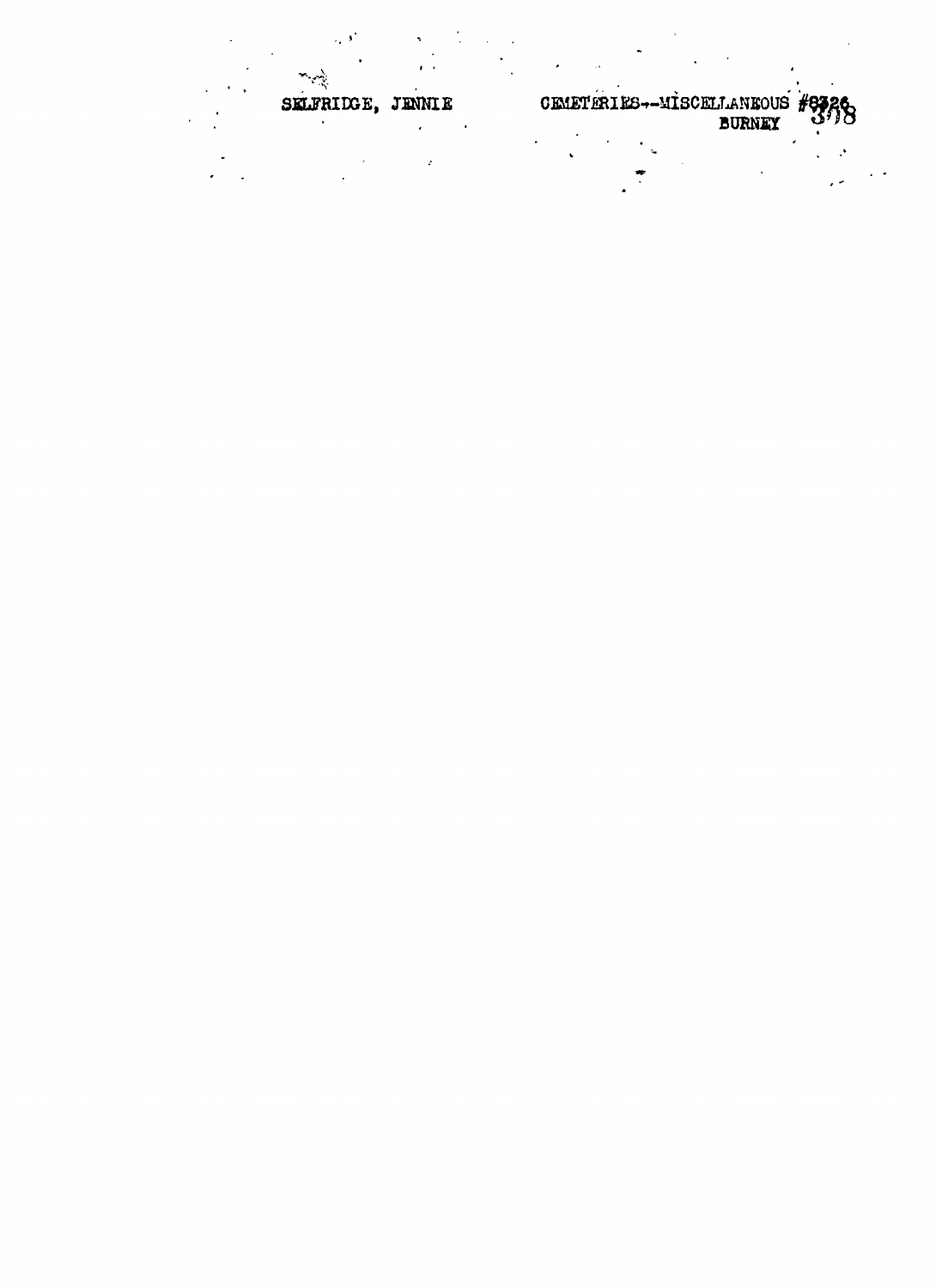|                                                                                                                                                                                                                                                                                                                                                                                                                                                                               | Form $B-(S-149)$ .                                      |
|-------------------------------------------------------------------------------------------------------------------------------------------------------------------------------------------------------------------------------------------------------------------------------------------------------------------------------------------------------------------------------------------------------------------------------------------------------------------------------|---------------------------------------------------------|
| BURIAL GROUND FORM<br>WORKS PROGRESS ADMINISTRATION<br>. Indian-Pioneer History Project for Oklahoma                                                                                                                                                                                                                                                                                                                                                                          | <b>"我们</b> "                                            |
| SELFRIDE, JENNIE. CELTERIES-ISOELLANSE 5326                                                                                                                                                                                                                                                                                                                                                                                                                                   | Burkey                                                  |
| Field worker's name Jennie Selfrid, e .                                                                                                                                                                                                                                                                                                                                                                                                                                       |                                                         |
|                                                                                                                                                                                                                                                                                                                                                                                                                                                                               | 193                                                     |
|                                                                                                                                                                                                                                                                                                                                                                                                                                                                               |                                                         |
| 1. Name (if any) of burial ground curney                                                                                                                                                                                                                                                                                                                                                                                                                                      |                                                         |
| $z_i$ Founded (date) 1300                                                                                                                                                                                                                                                                                                                                                                                                                                                     | $By$ $\lim_{x \to 0} x \lim_{x \to 0} x \lim_{x \to 0}$ |
| 3. Abandoned (date) still used oc the summy abandoned                                                                                                                                                                                                                                                                                                                                                                                                                         |                                                         |
| 4. Present owners of premises J. D. Ocre allotment                                                                                                                                                                                                                                                                                                                                                                                                                            |                                                         |
| Address of present owners wyllowship and a                                                                                                                                                                                                                                                                                                                                                                                                                                    |                                                         |
| 5. Original owners of premises. Lan urney<br>6. Give nomes of other persons who at one time caned the promises. J. D.                                                                                                                                                                                                                                                                                                                                                         |                                                         |
| . each inscription on a separate shoot and attach all to this form).<br>including its history.                                                                                                                                                                                                                                                                                                                                                                                |                                                         |
|                                                                                                                                                                                                                                                                                                                                                                                                                                                                               |                                                         |
| Section 17<br>Township o south                                                                                                                                                                                                                                                                                                                                                                                                                                                | Range 7 Ast                                             |
| 7. Approximate number of graves. $1\omega$<br>8. Approximate number of marked groves to<br>9. General condition of headstones, including inseriptions, Fair<br>1). Number of inscriptions copied and attached. 5 (Place<br>Il. Any other information you were able to gather about the burial ground<br>12. Condition of the premises Grum. u. in briars and to hson grass<br>13. Detailed location of curitl ground.<br>14. Legal location of 'urial ground, County Attshall | (north)                                                 |
| . The plat on this form represents $640$<br>acres, one square mile, and is sub-<br>dwined into 40 acre tracts. The<br>Menter of the section, and burial<br>grand should be located accordingly.<br>if possible, nake additional sub-<br>divisions on plat to give more adourate<br>location.                                                                                                                                                                                  |                                                         |
| water of sheets attached                                                                                                                                                                                                                                                                                                                                                                                                                                                      |                                                         |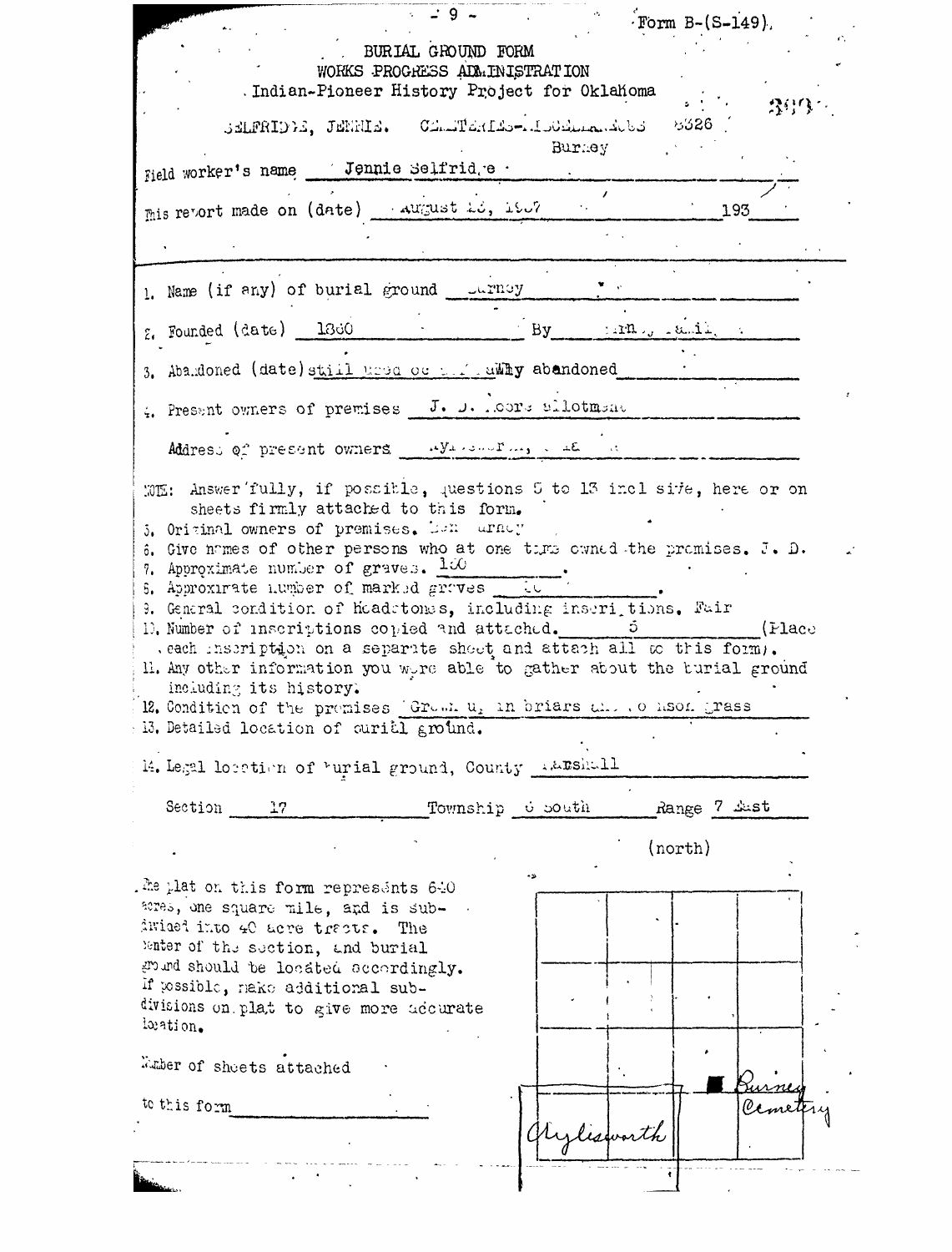CEMETRRIES-MISCRILLANEOUS SXLFRIDGE,- JBNNIK. **8326 raney** Jennie Selfridge

Interviewer •Atiguot 23, **1937**

## Bumey Cematery

This cemetery is in a very run down condition. It is located about a quarter of a mile from the railroad crossing at Aylesworth. The marker at the grave of Governor B. C. Burney is in good condition. One can get to a place within about one hundred yards oi this cemetery in a car.

## INSCRIPTIONS

James F. Rosa Born May  $31.1$ \$55 Died Jan. 30, 1915

B« C« Bumey Born Jan. 19, 1844 Died Nov. 28, 1892

For he was a good man and full of the Holy Ghost and of faith and much people was added unto the Lord

l.

Louise Bumey Died June 26, 1904 Aged. §1 years •

310

Ĩ.